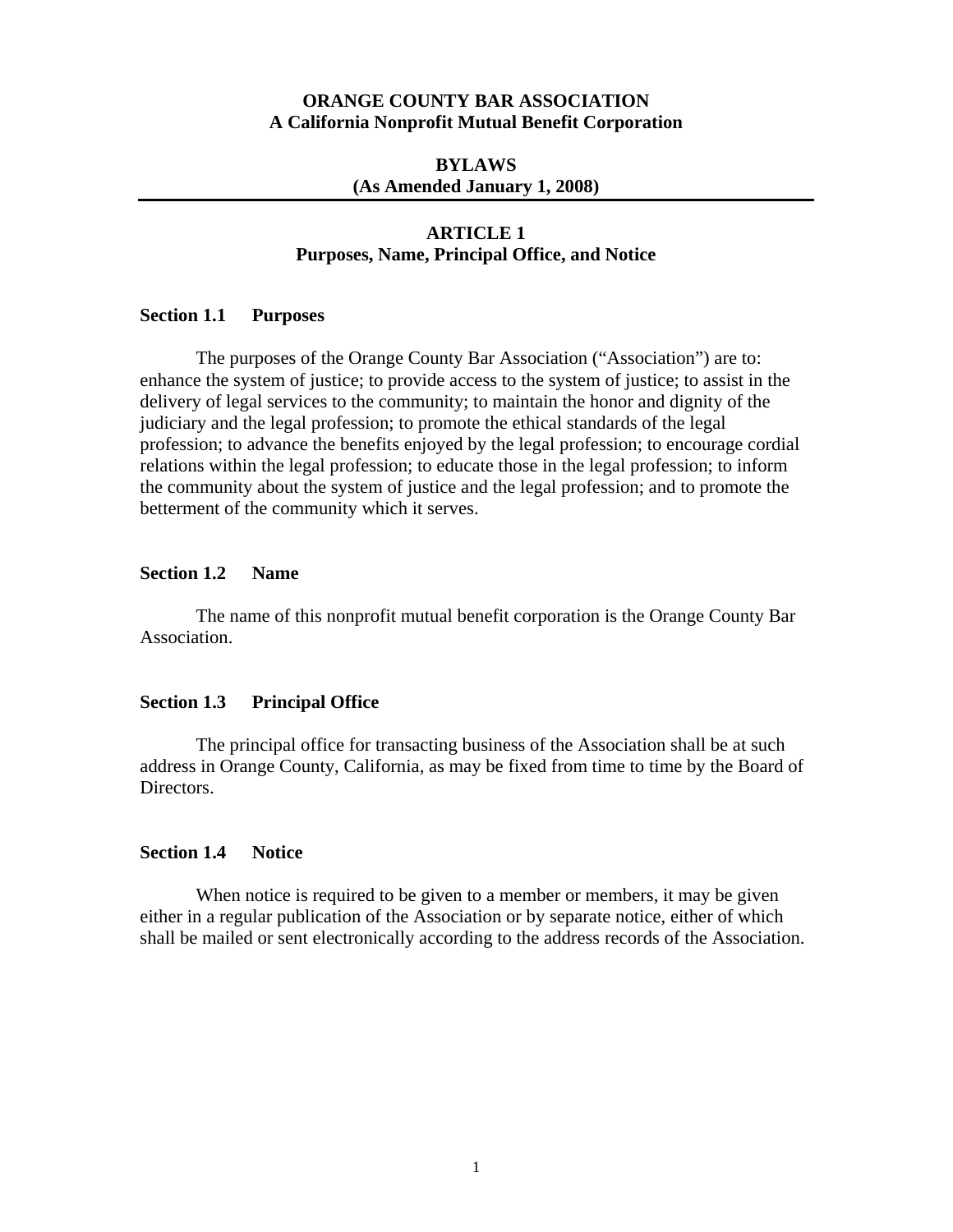## **ARTICLE 2 Membership, Dues, and Assessments**

### **Section 2.1 Membership**

Membership of the Association shall consist of active members, associate members, and honorary members, as those items are defined in this Article.

## **Section 2.2 Active Members**

All persons admitted to practice law in any state of the United States or in Washington, D.C., or who are certified as emeritus attorneys by the State Bar of California, are eligible to be active members. Except as otherwise provided in these Bylaws, only active members shall have the right to vote for Association officers and directors and the right to serve as Association officers, directors, and section chairpersons.

### **Section 2.3 Associate Members**

A person who does not qualify to be an active member under Section 2.2 is eligible to be an associate member if the person satisfies at least one of the following requirements:

- (a) The person is regularly enrolled as a student at a law school, or is a law school graduate waiting to take the first regularly scheduled California State Bar examination given after the person has graduated or is awaiting the results of that examination; or,
- (b) The person is over 60 years old and retired from the practice of law and has been an active member of the Association at least ten (10) years.

Associate members shall not have the right to vote for or be eligible to be Association officers, directors or section chairpersons, except a person listed in subdivision (b) of this Section who is a member of the Senior Lawyer Section may vote for and serve as that section's chairperson.

### **Section 2.4 Honorary Members**

The Board of Directors may elect as honorary members persons distinguished for public service or eminence in the law and, during the time that they hold office, justices, judges, magistrate judges, commissioners, and other judicial officers sitting in Orange County. Honorary members shall not pay any dues, shall not have a vote or be eligible to be Association officers, directors, or section chairpersons. Unless the Board of Directors votes otherwise, honorary membership shall be deemed renewed every year that the honorary member remains eligible, and not renewed when the honorary member is no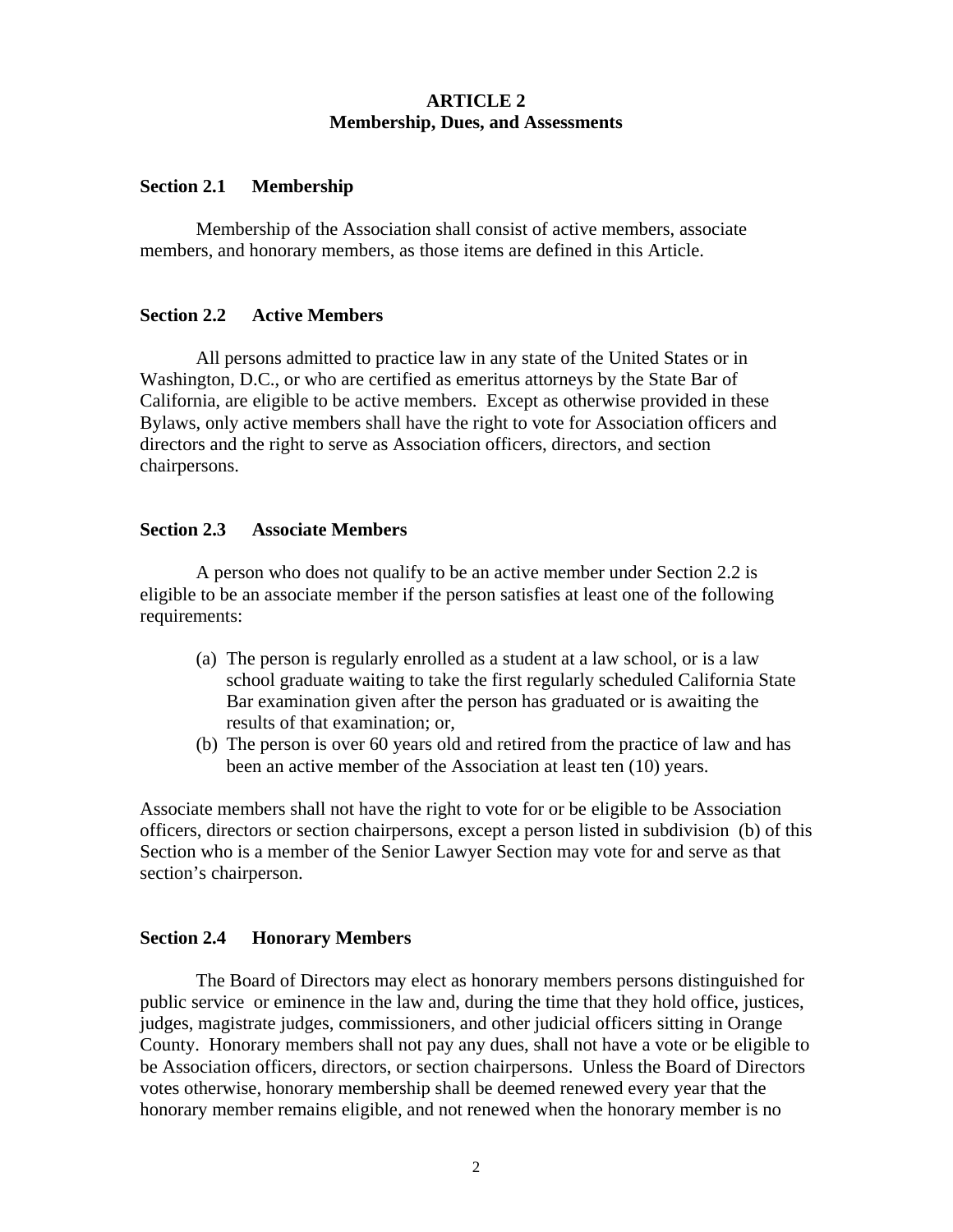longer eligible. The Board of Directors may vote to renew the honorary membership of a judicial officer who has lost eligibility due to retirement.

#### **Section 2.5 Admission to Membership**

All persons desiring to become an active or associate member of the Association shall submit to the Association a written application signed by the applicant under penalty of perjury. Within sixty (60) days after receiving such application for membership, written notice shall be given to Association members that the applicant is seeking Association membership and that each member shall have thirty (30) days from the date of such notice to submit to the Association written objection to the applicant's membership. At the end of this thirty (30) day period, and if no written objection is received, the applicant's name shall be submitted to the Board of Directors for approval. If timely written objection is received by the Association, the Board of Directors shall consider the application at the next meeting after notice to the applicant of the objections to the applicant's membership. A majority vote of the Board of Directors is necessary for membership approval. If membership is not approved, the applicant may resubmit an application ninety (90) days or more after the vote denying approval.

### **Section 2.6 Application Fee and Dues**

The Board of Directors may set an application fee to be submitted by the applicant with the application. In the event of rejection, any dues paid shall be returned to the applicant. Membership dues, including section dues, shall be determined by the Board of Directors, which has complete authority to set various dues by different categories. The Board of Directors shall have the power to remit or waive the dues of any member, or members, entirely or partially, and shall give particular attention to waivers based upon financial hardship. Dues shall accompany the initial application and shall be payable on January 1 of each year thereafter. Admission of new members shall be effective on the first day of the next succeeding quarter following approval by the Board of Directors, and annual dues for the initial year shall be prorated on a quarterly basis accordingly.

#### **Section 2.7 Membership Cards and Certificates**

 The Executive Committee may provide from time to time for the issuance of membership cards or certificates to Association members.

#### **Section 2.8 Termination of Membership**

 The membership of any honorary member shall terminate as specified in Section 2.4, or on resignation of an honorary member. The membership of any active or associate member shall terminate upon occurrence of any of the following events: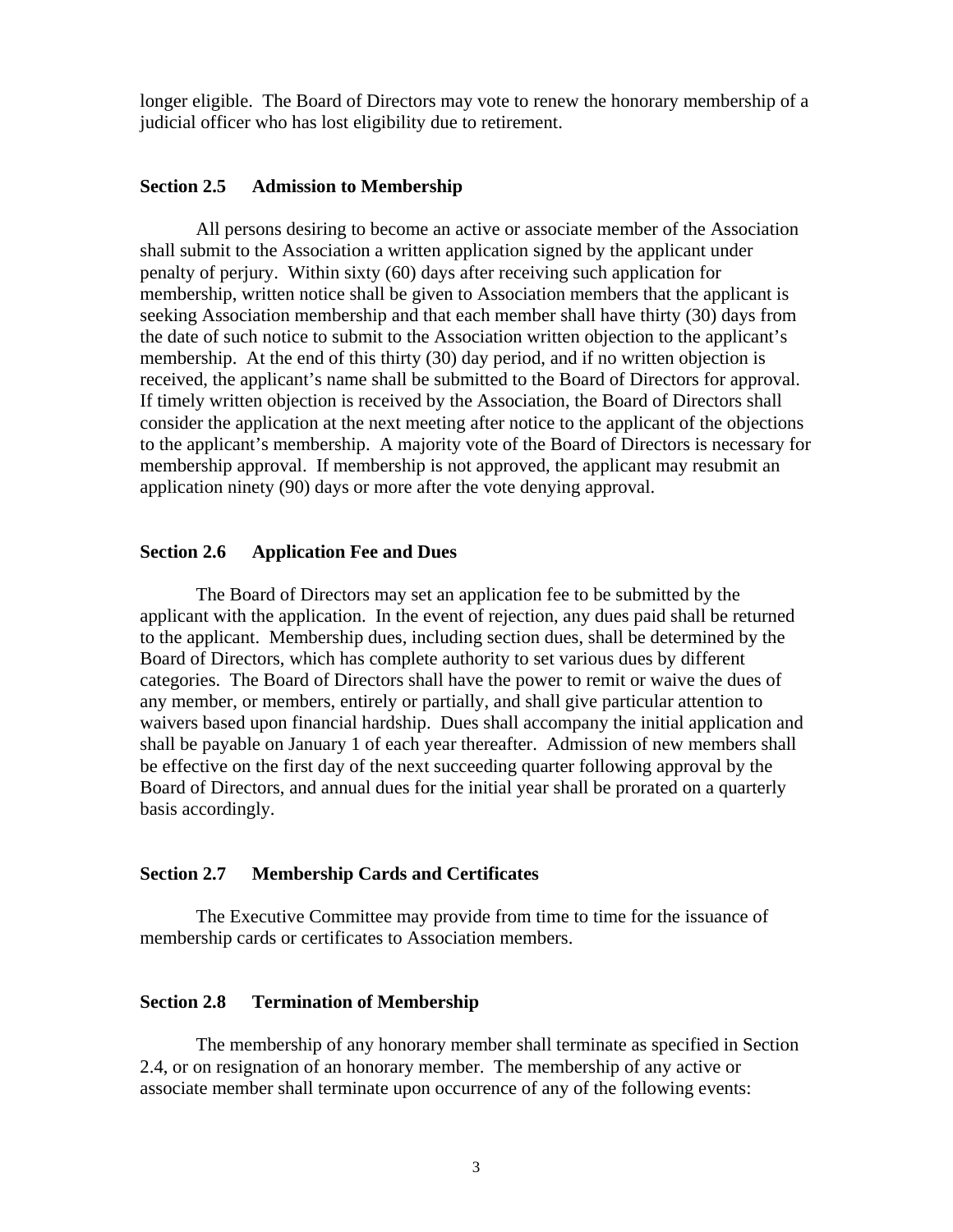- (a) The resignation of the member.
- (b) The failure of the member to promptly pay dues.
- (c) The failure of the member to continue to be eligible for membership.
- (d) The determination by the Board of Directors or a committee designated to make such determination that the member has failed in material and serious degree to observe the Code of Ethics of the Association, as such Code is defined in Article 8 herein.

# **Section 2.9 Procedure for Expulsion**

 Following the determination by the Board of Directors that a member should be expelled under Section 2.8 (c) or 2.8 (d), the following procedure shall be implemented:

- (a) Notice shall be sent by mail by prepaid, first-class postage, or certified mail to the most recent address of the member as shown on the Association's and California State Bar's records, setting forth the proposed expulsion and the reasons thereof. Such notice shall be sent at least fifteen (15) days before the proposed effective date of the expulsion.
- (b) The member being expelled shall be given an opportunity to be heard, either orally or in writing, in a hearing to be held not fewer than five (5) days before the effective date of the proposed expulsion. The hearing will be held by a special member Expulsion Committee composed of not fewer than three (3) directors appointed by the President. The notice to the member of proposed expulsion shall state the date, time, and place of the hearing on proposed expulsion.
- (c) Following the hearing, the Expulsion Committee shall decide whether or not the member should in fact be expelled, suspended, or sanctioned in some other way. The decision by a majority of the committee shall be final.
- (d) Any person expelled from the Association shall receive a refund of dues or assessments already paid. The refund shall be prorated to return only the unaccrued balance remaining for the unexpired period of the dues payment.

# **ARTICLE 3 Meetings of Members**

### **Section 3.1 Regular Meetings**

The Association shall hold an annual meeting of members in January of each year on a date set by the President. The Association shall hold other regular meetings of members at such places and times as shall be determined by the Executive Committee or by the Board of Directors.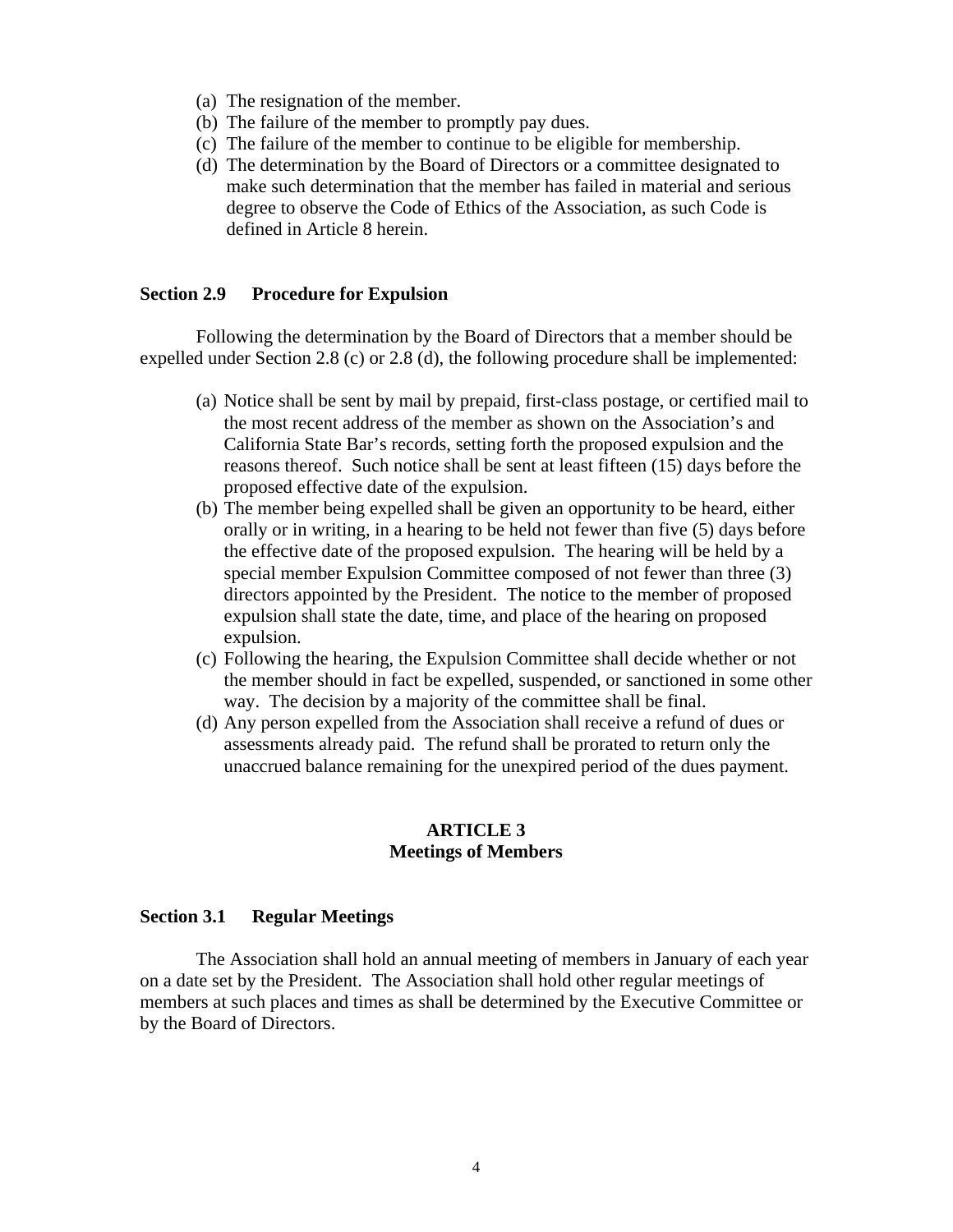### **Section 3.2 Special Meetings**

The Association shall hold special meetings of members upon the call of the President. The President shall call a special meeting when requested by a majority of the Board of Directors, or when requested in writing by five (5) percent of the Association's active members.

#### **Section 3.3 Notice of Meetings**

 Notice of regular or special meetings of the members shall be given in accordance with Section 1.4 of these bylaws no less than thirty (30) days. The notice shall state the time, date, and place of the meeting and the general nature of the business to be transacted.

#### **Section 3.4 Quorum**

Two (2) percent of the active members of the Association shall constitute a quorum for conducting business at any regular or special Association meeting.

#### **Section 3.5 Rules of Order**

Except as otherwise provided by these Bylaws, regular or special Association meetings shall be conducted under Roberts "Rules of Order." At all meetings of the Association, the order of business shall be prescribed by the President.

## **ARTICLE 4 Board of Directors**

#### **Section 4.1 Board of Directors**

The Association shall have a Board of Directors that shall be composed of the five (5) officers of the Association described in Section 5.1, and the directors described in this Article 4. The directors shall consist of six (6) elected directors at-large, five (5) elected district directors as defined in Section 4.2, eight (8) directors appointed pursuant to Section 6.9, and one (1) director appointed by the Young Lawyers' Division subject to the qualification requirements of Section11.4.

#### **Section 4.2 District Directors**

 There shall be one (1) district director elected from the geographical area of each of the five (5) Orange County Superior Court Justice Centers. The districts are defined as those coterminous with the Orange County Superior Court's Justice Centers: Central;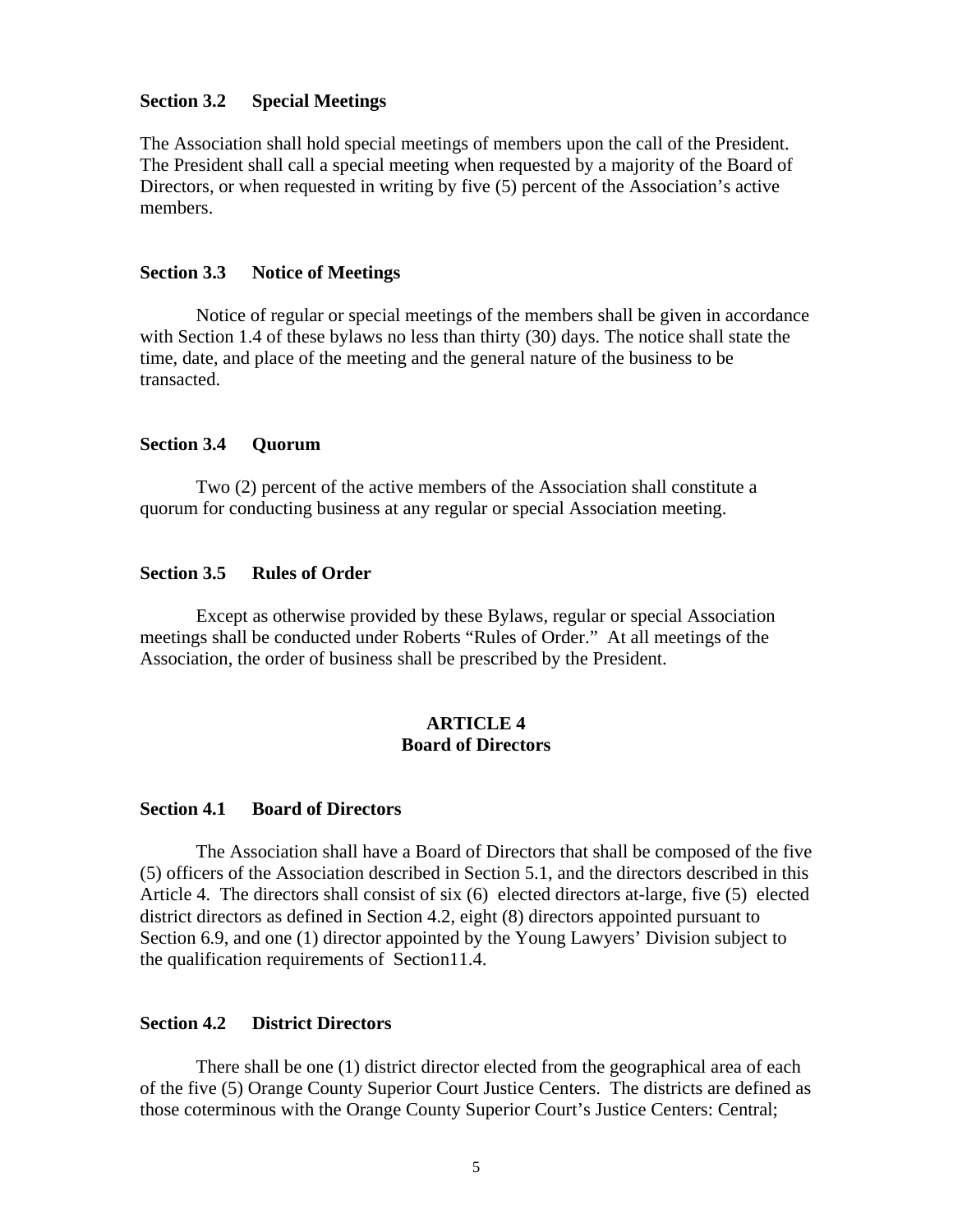Harbor; North; South; and West. Each district shall be entitled to one (1) director. The principal office of a district director must be within the district that the director is representing at the time of election. Should these districts be changed or the number expanded or decreased, the Board of Directors may alter the number of district directors to be elected to match the number of Superior Court Justice Centers without amending these bylaws.

#### **Section 4.3 Powers and Duties**

 The Board of Directors shall generally manage the affairs of the Association subject to, and in accordance with, the Association's Articles of Incorporation, and these Bylaws, duly promulgated policies and procedures of the Association, and applicable state and federal laws. The Board of Directors shall have the power to employ such employees as it may in its discretion deem proper, and perform such other duties as prescribed by these Bylaws or Resolutions of the Association. The Board of Directors may delegate to the Executive Committee, the President, or to the employees of the Association such duties as deemed necessary or advisable for the normal functioning of the Association.

### **Section 4.4 Meetings**

The Board of Directors shall meet no less than quarterly as determined by the Board of Directors, and shall keep a record of its proceedings. It shall make its own rules as to time, places, and notices of meetings and its own rules of procedure.

### **Section 4.5 Quorum**

 A quorum of the Board of Directors shall consist of a majority of Directors entitled to vote.

### **Section 4.6 Reports**

 The Board of Directors shall cause an annual audit of all Association books and internal control systems conducted by a qualified independent auditor to be submitted to the Board no later than 150 days following the close of the Association's fiscal year.

### **Section 4.7 Attendance**

 Any member of the Board of Directors who has three absences within any calendar year will be deemed to have submitted his or her resignation from the Board of Directors to the Executive Committee. The Executive Committee shall determine whether or not such resignation is accepted.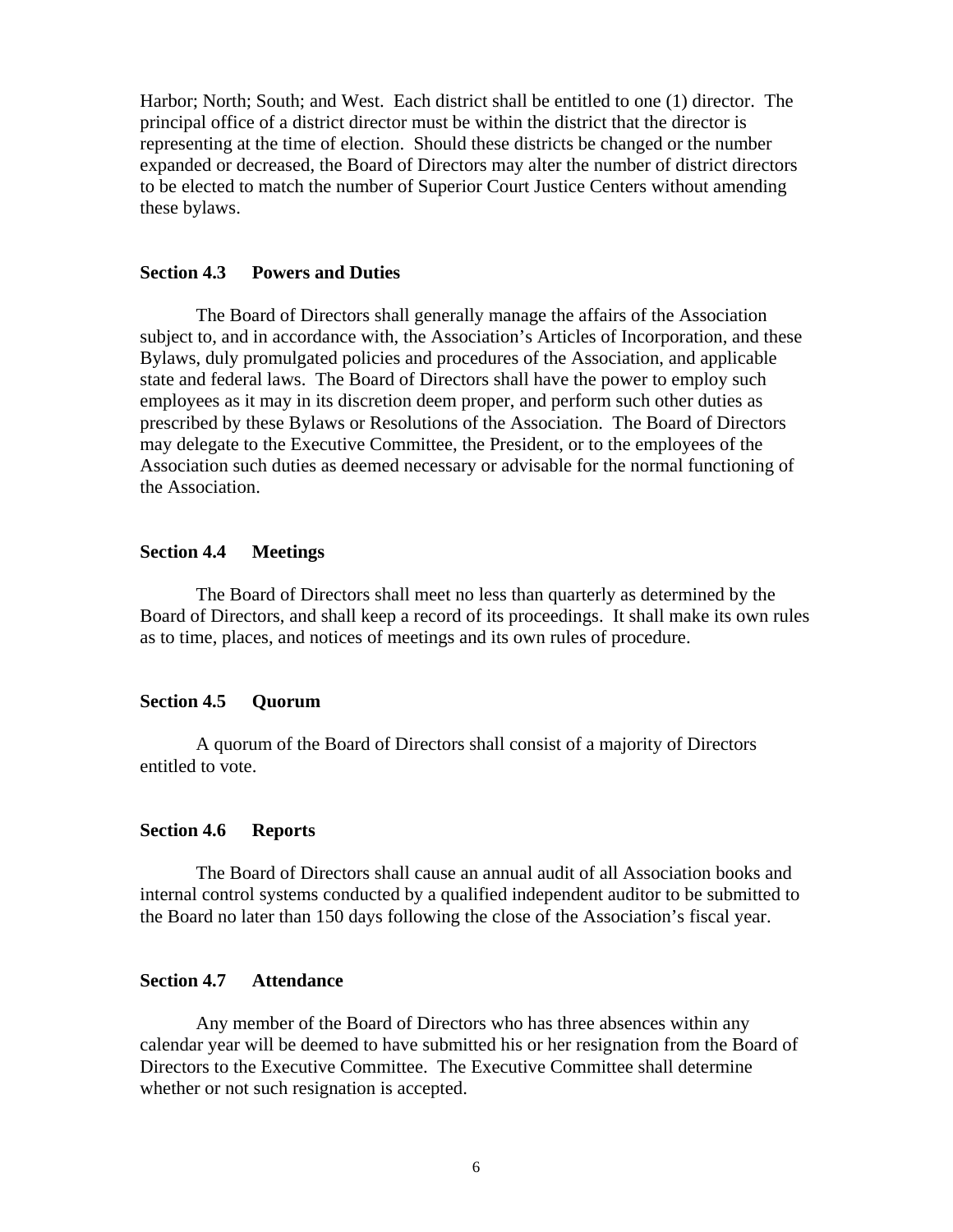#### **Section 4.8 Vacancies**

 Any vacancy among the elected directors may be filled by the Board of Directors, and such director so appointed shall hold office for the unexpired term of the vacated directorship.

### **Section 4.9 Term Limitations**

 No director shall serve more than two (2) consecutive three-year terms as a member of the Board of Directors. In the event that an individual is appointed by the Board to fill a vacancy that arises between annual elections, that individual may subsequently serve for two (2) consecutive three-year terms. The terms of this section do not apply to individuals elected as officers of the Association after having served for one (1) or more terms as a member of the Board of Directors.

## **ARTICLE 5 Officers and Executive Director**

## **Section 5.1 Officers**

The Association shall have the following officers: President, President-Elect, Secretary, Treasurer, and Immediate Past President.

### **Section 5.2 President**

The President shall be chairperson of, and preside at all meetings of, the Board of Directors and the Executive Committee. Unless otherwise provided for in these Bylaws, the President shall appoint committee chairpersons. The President shall be an ex-officio member of all committees, with the right to vote at all committee meetings. The President shall initiate and coordinate the programs of the Association and shall have such other powers and perform such other duties not inconsistent with the Association's Articles of Incorporation and these Bylaws. The President shall be the official spokesperson for the Association and may delegate this authority in specific instances. The President shall be the ex-officio head of the Association delegation to the Conference of Delegates of California Bar Associations and shall advise and assist the chairperson of the Association delegation before and during the Conference.

### **Section 5.3 President-Elect**

The President-Elect shall be an active aide to the President and shall be thoroughly acquainted with the affairs and personnel of the Association. Except as otherwise expressly provided in these Bylaws, the President-Elect shall serve on all committees, as a member ex-officio with the right to vote. The President-Elect shall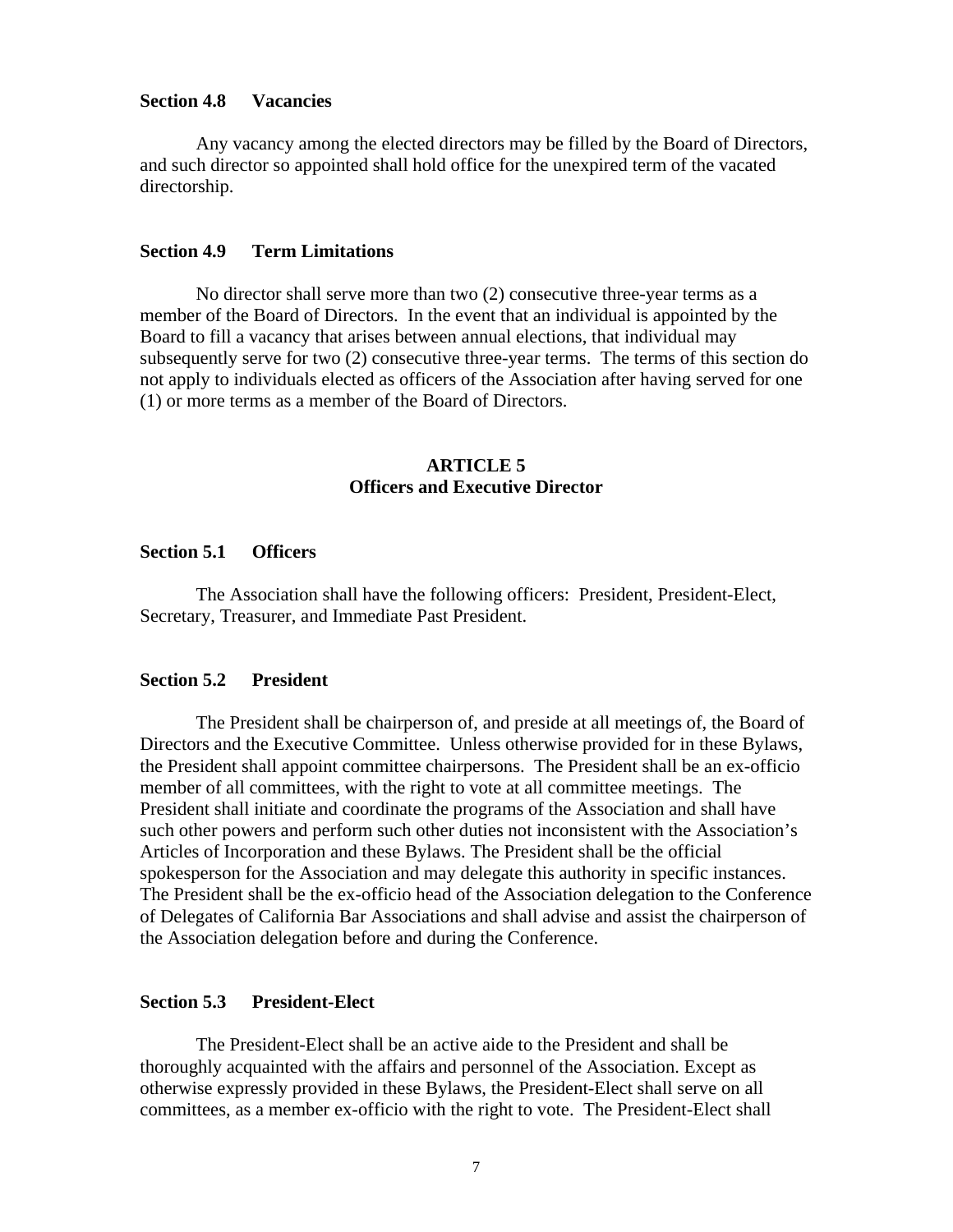perform the duties of the President during the President's absence or inability to act. The President-Elect shall automatically become the President upon the conclusion of the term of office of the President or upon a vacancy to the office of President. If the President-Elect succeeds to the office of President due to a vacated presidency, the President-Elect shall serve as President for the balance of the vacated term and for the succeeding term.

## **Section 5.4 Treasurer**

The Treasurer shall have charge of all funds of the Association and shall keep books of account and render reports as requested by the Board of Directors, the Executive Committee, or as required by law. The Executive Committee may designate employees of the Association to assist the Treasurer. The Treasurer shall assume the duties of President and President-Elect upon their absence. The Treasurer shall be chairperson of the Finance Committee.

### **Section 5.5 Secretary**

The Secretary shall keep full and correct minutes of the meetings of the Association, the Board of Directors, and the Executive Committee.

## **Section 5.6 Immediate Past President**

The Immediate Past President shall assist the President as needed.

#### **Section 5.7 Vacancies**

The Board of Directors shall fill any vacancy in the office of Secretary or Treasurer. If there is a vacancy in the offices of both President and President-Elect at the same time, the Board of Directors shall appoint an acting President who shall serve until the expiration of the term of the vacated presidency, and the Treasurer shall assume the office of President-Elect until a new President-Elect is elected.

### **Section 5.8 Executive Director**

The Executive Director shall be an employee of the Association hired by the Board of Directors, and shall act pursuant to delegated authority by the officers of the Association, directly report to the Executive Committee and to the Board of Directors, and be responsible for the day to day management of the Association's business.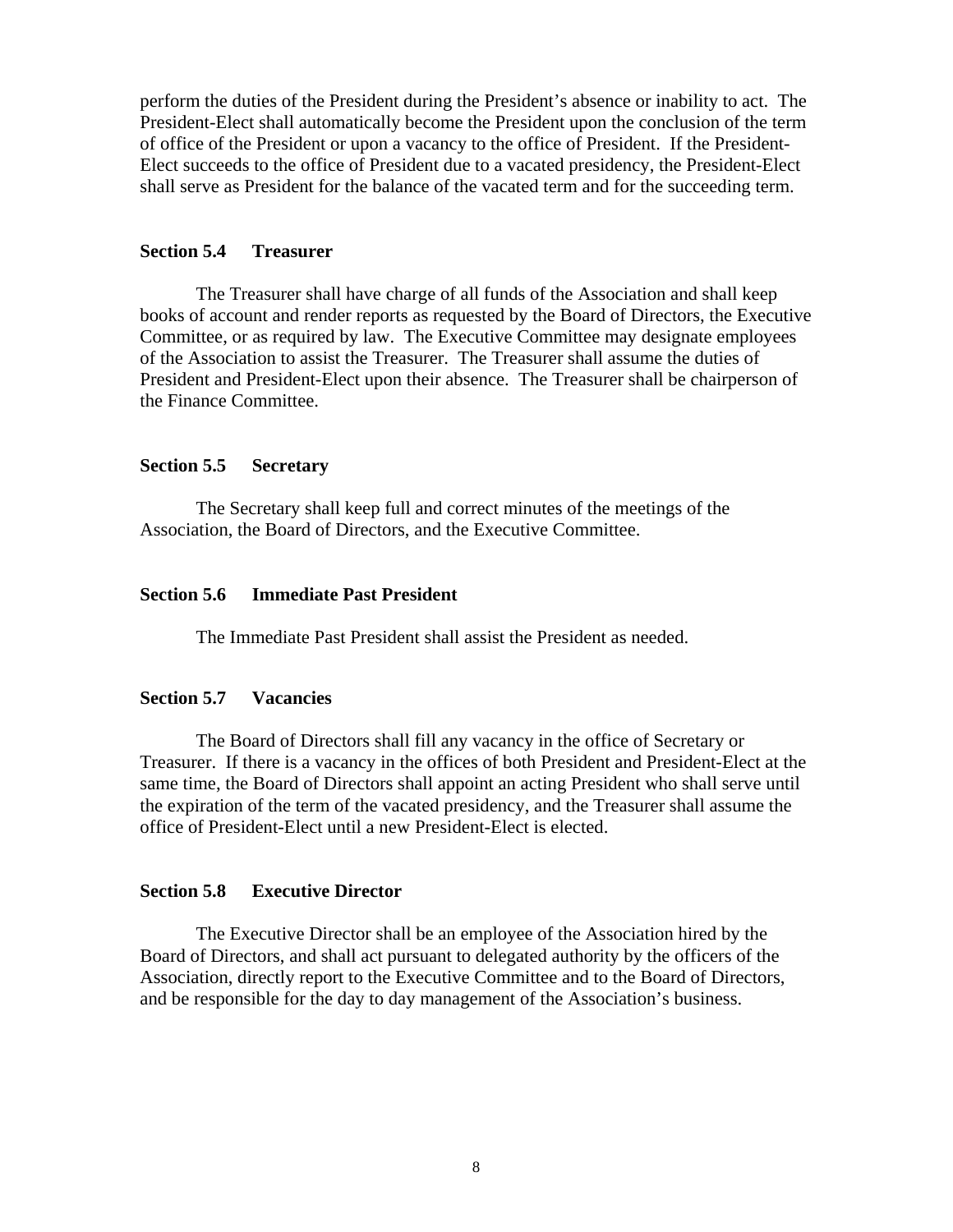## **Section 5.9 Bonding**

The Executive Director, and all responsible for Association funds, may, at the discretion of the Board of Directors, be bonded by a bonding firm approved by the Board of Directors in such amount consistent with the Association funds as shall be approved by the Board of Directors. Bonding costs shall be paid by the Association.

## **Section 5.10 Indemnification**

(a) Right of Indemnity. To the full extent permitted by law, the Association shall indemnify its directors, officers, employees and other persons described in Section 7237 of the California Corporations Code, including persons formerly occupying any such position, against all expenses, judgments, fines, settlements and other amounts actually and reasonably incurred in connection with any "proceeding," as that term is used in such Section and including an action by or in the right of the Association, by reason of the fact that such person is or was a person described by such Section. "Expenses," as used in this Section 5.10, shall have the same meaning as in Section 7238(a) of the California Corporations Code.

(b) Approval of Indemnity. Upon written request to the Board of Directors by any person seeking indemnification under Section 7238(b) or Section 7238(c) of the California Corporations Code, the Board of Directors shall promptly determine in accordance with Section 7238(e) of the Code whether the applicable standard of conduct set forth in Section 7238(b) or Section 7238(c) has been met, and if so, the Board of Directors shall authorize indemnification. If the Board of Directors cannot authorize indemnification because the number of directors who are parties to the proceeding with respect to which indemnification is sought is such as to prevent the formation of a quorum of directors who are not parties to such proceeding, the Board of Directors or the attorney or other person rendering services in connection with the defense shall apply to the court in which such proceeding is or was pending to determine whether the applicable standard of conduct set forth in Section 7238(b) or Section 7238(c) has been met.

(c) Advancement of Expenses. To the full extent permitted by law and except as is otherwise determined by the Board of Directors in a specific instance, expenses incurred by a person seeking indemnification under these Bylaws in defending any proceeding covered by these Bylaws shall be advanced by the Association prior to the final disposition of the proceeding upon receipt by the Association of an undertaking by or on behalf of such person that the advance will be repaid unless it is ultimately determined that such person is entitled to be indemnified by the Association therefore.

(d) Insurance. The Association shall have the right to purchase and maintain insurance to the full extent permitted by law on behalf of its officers, directors,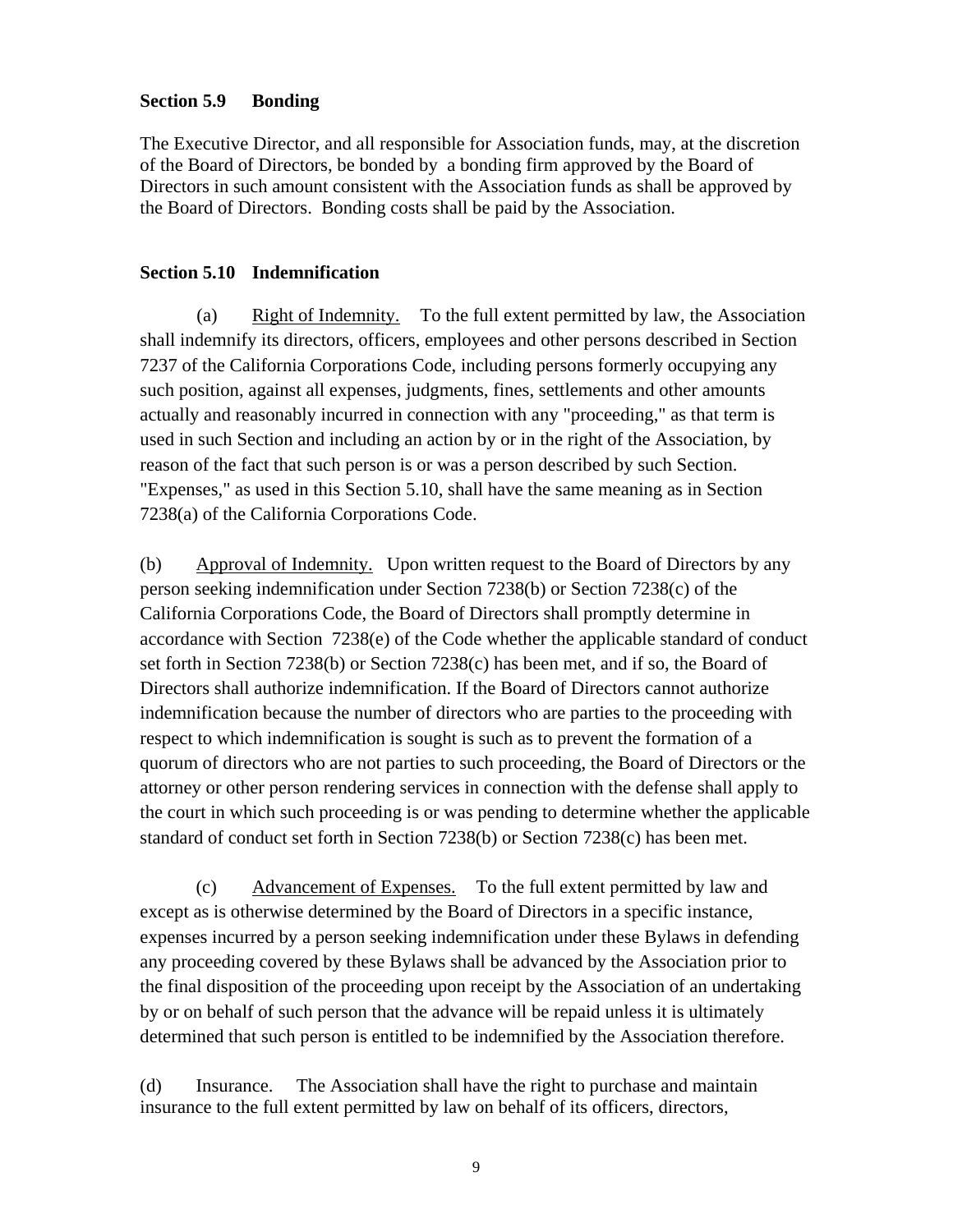employees and other agents of the Association, against any liability asserted against or incurred by an officer, director, employee or agent in such capacity or arising out of the officer's, director's, employee's or agent's status as such.

## **ARTICLE 6 Election, Appointment and Recall of Officers and Directors**

### **Section 6.1 Election and Term of Offices**

The President-Elect, Secretary, and Treasurer shall be elected by the members at the annual election of the Association. The term of office for each elected or appointed director, with the exception of the director representing the Young Lawyers Division who shall serve no less than one (1) year and those directors appointed to fill an unexpired term pursuant to these bylaws, shall be three (3) years or until the installation of the director's successor. Terms of elected officers and directors shall begin and end in January of each year. One-third of the elected directors shall be elected each year.

### **Section 6.2 Time of Election**

The Association shall hold a regular annual election for the election of officers and elected directors of the Association and this election shall be completed by October 31 of each year on an election date specified by the Board of Directors.

### **Section 6.3 Action by Nominating Committee**

 By July 31 of each year, the Nominating Committee established in accordance with Section 7.2 shall report to the Board of Directors, in writing, presenting one or more nominees for each open office and for each open directorship to be filled by election, after which additional nominations may be received pursuant to Section 6.4. Association members shall be notified of the report of the Nominating Committee by a reasonable time in advance of the election. Nominees of the Nominating Committee shall fairly represent, to the extent reasonable, the diverse composition of the Association, including minorities, women, lawyers in firms of various sizes and sole practitioners, public lawyers, lawyers with various specialties, and lawyers in various geographic areas.

### **Section 6.4 Additional Nominations**

Additional nominations for any office or directorship may be made by submitting to the President-Elect at any time on or before August 15 a written nomination signed by at least three (3) percent of the Association's active members.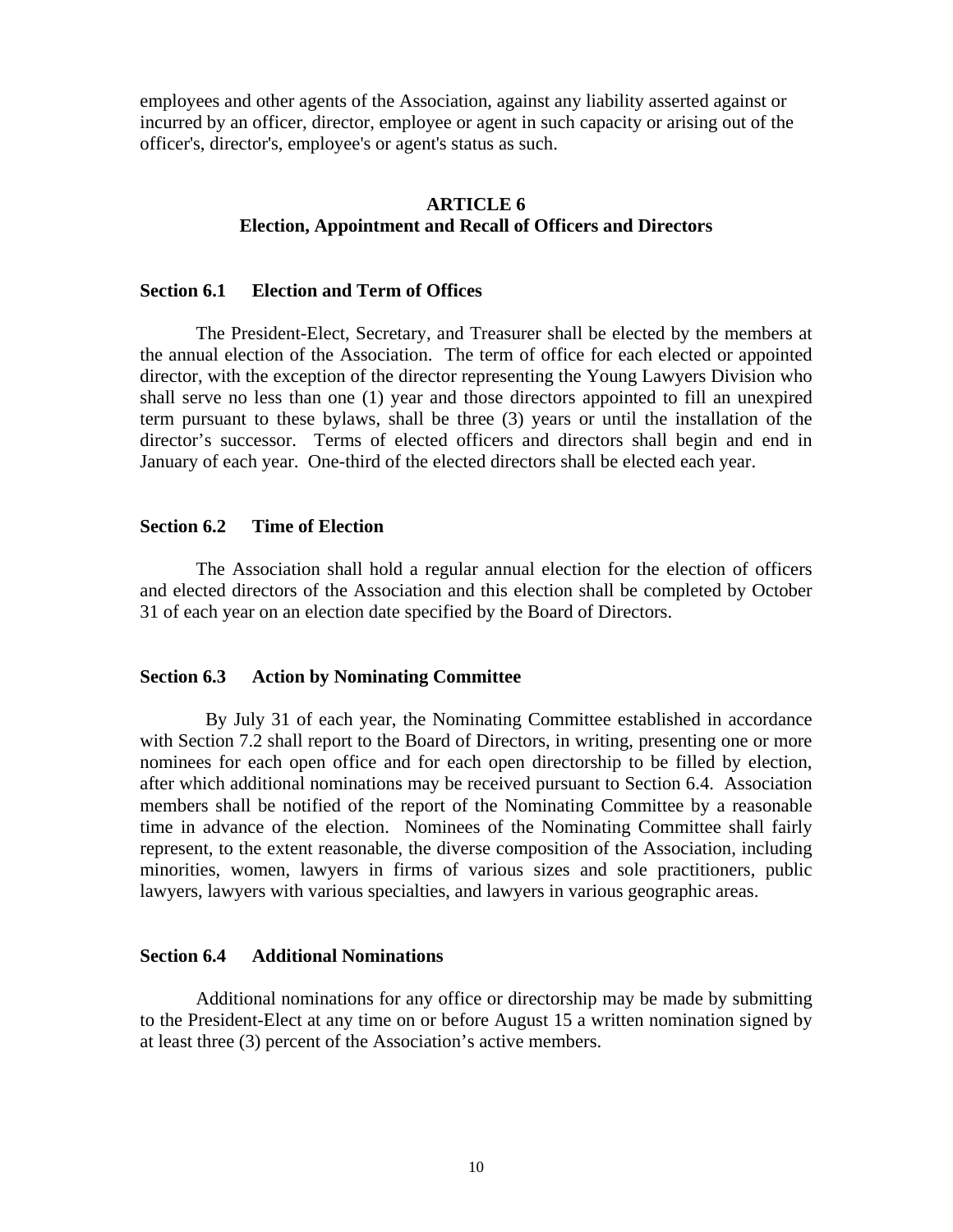#### **Section 6.5 Ballots**

A ballot containing the names of the nominees for each office, with a blank "write-in" space after each office, and containing the names of all nominees for directorships, together with appropriate "write-in" spaces, shall be mailed to each member of the Association entitled to vote not later than fifteen (15) days prior to the election date as specified by the Board of Directors pursuant to Section 6.2. The ballot shall be in such form and shall contain such information as may be prescribed by the Board of Directors.

### **Section 6.6 Voting**

 All active members of the Association shall have the right to vote for nominees named on the ballot, or for any qualified member of the Association whose name may be written on the ballot. Each member shall be entitled to vote for vacant district director offices only in one district, which shall be the district in which is located the member's mailing address on the address records of the Association at the time ballots are mailed. Each member shall have one vote for each vacant office in the member's district. Ballots must be returned to the President-Elect, according to instructions written on or furnished with the ballot, not later than 2:30 p.m., on the election date, at which time the voting shall cease.

### **Section 6.7 Counting**

When the voting has ceased, the votes shall be canvassed and counted by a committee of at least three (3) persons consisting of the President-Elect and two (2) members or staff persons appointed by the President-Elect, and the result shall be reported to the President in writing. Each nominee shall have the right to have one (1) representative of their choosing present at the counting of ballots. In the event of any ballot irregularity, the President-Elect shall have the sole authority to determine whether the ballot shall be counted.

#### **Section 6.8 Votes to Elect**

A plurality of votes cast shall be sufficient to elect an officer or director. If two (2) or more candidates for one office shall receive an equal number of votes, a vote shall be taken at the first regular monthly meeting of the Board of Directors and a majority of those members present and voting shall be sufficient to elect a candidate.

### **Section 6.9 Action by Appointments Committee**

The Appointments Committee established in accordance with Section 7.3 shall report to the Board of Directors, in writing, prior to the last scheduled Board Meeting of the calendar year, presenting its recommendations for appointment to the Board of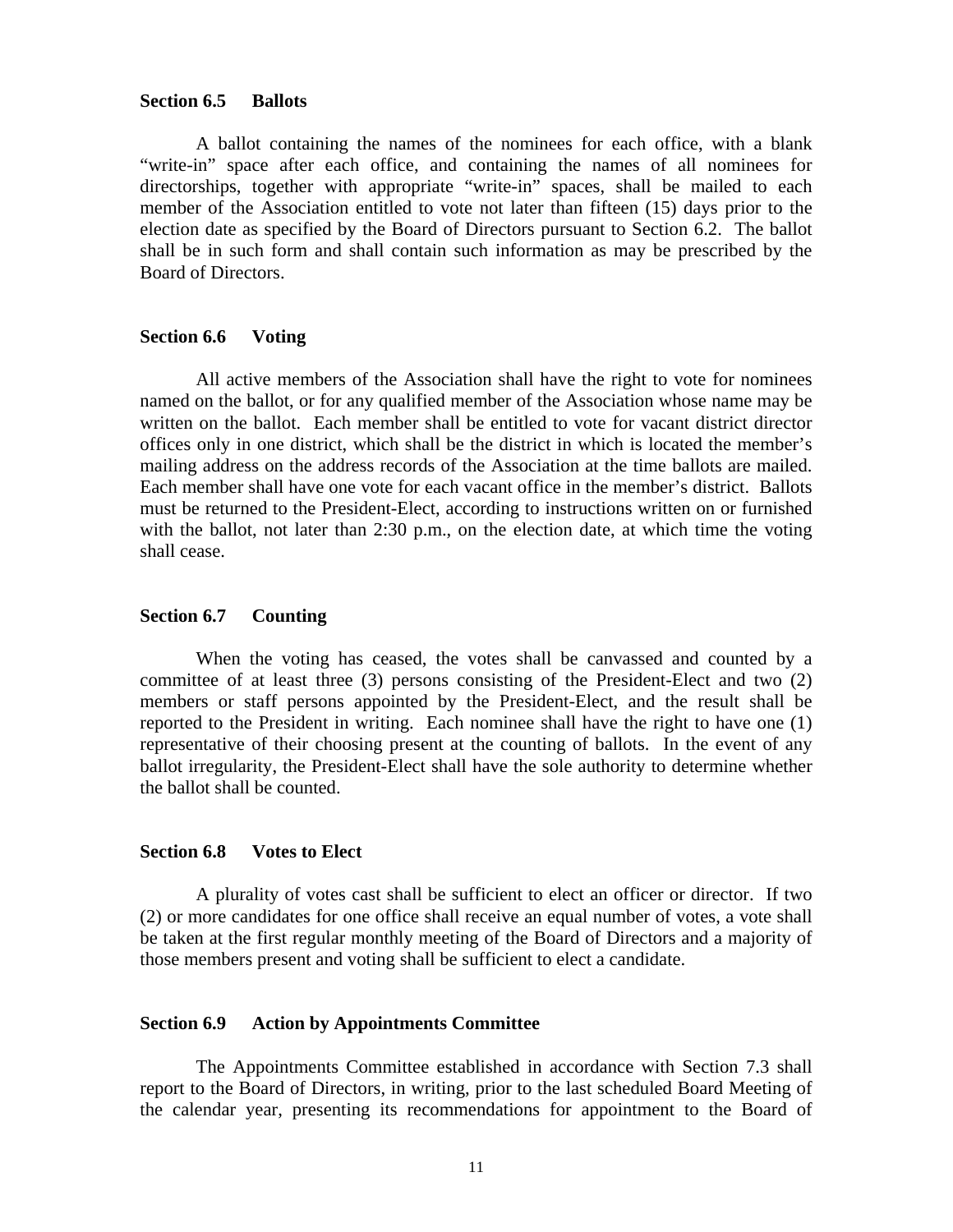Directors sufficient to fill any vacancies in the eight (8) directorships to be appointed pursuant to this Section 6.9. All recommendations of the Appointments Committee must be approved by the Board of Directors to become final. While the Appointments Committee may begin its work before the Association's annual election, its recommendations shall take into account the outcome of the election with a view to ensuring that the composition of the Board fairly represents, to the extent reasonable, the diverse composition of the Association, including minorities, women, lawyers in firms of various sizes and sole practitioners, public lawyers, lawyers with various specialties, and lawyers in various geographic areas. At least five (5) of the eight (8) active directors appointed pursuant to this Section 6.9 shall be members from Affiliate Organizations who are also active members of the Association.

## **Section 6.10 Recall of Officers or Directors**

Any officer or director of this Association may be recalled by a vote of two-thirds of the active members present at any regular or special Association meeting, provided that written notice of the proposed action to recall shall be given to the Board of Directors at least thirty (30) days before such meeting.

## **ARTICLE 7 Committees and Sections**

## **Section 7.1 Executive Committee**

There shall be an Executive Committee consisting of the President, President-Elect, Treasurer, Secretary, and Immediate Past President. The Executive Committee, except as limited by Section 7212 of the California Corporations Code or other applicable provisions of the California Nonprofit Corporation Law, shall be empowered to act for and on behalf of the Board of Directors when the latter is not in session; provided, however, that the Executive Committee shall act in accordance with the policies and procedures established by the Board of Directors. A majority of the Executive Committee shall constitute a quorum for the transaction of business. A majority vote of Executive Committee members present at a duly held Executive Committee meeting shall be required for any action of the Executive Committee. The actions of the Executive Committee shall be reported in writing to the Board of Directors.

## **Section 7.2 Nominating Committee**

There shall be a Nominating Committee consisting of at least seven (7) active members of the Association in good standing, to be selected by the President-Elect, from the most recent past Presidents of the Association and from among other active members of the Association. Members of the Nominating Committee shall be selected, to the extent reasonable, to fairly represent the diverse composition of the Association, including minorities, women, lawyers in firms of various sizes and sole practitioners, public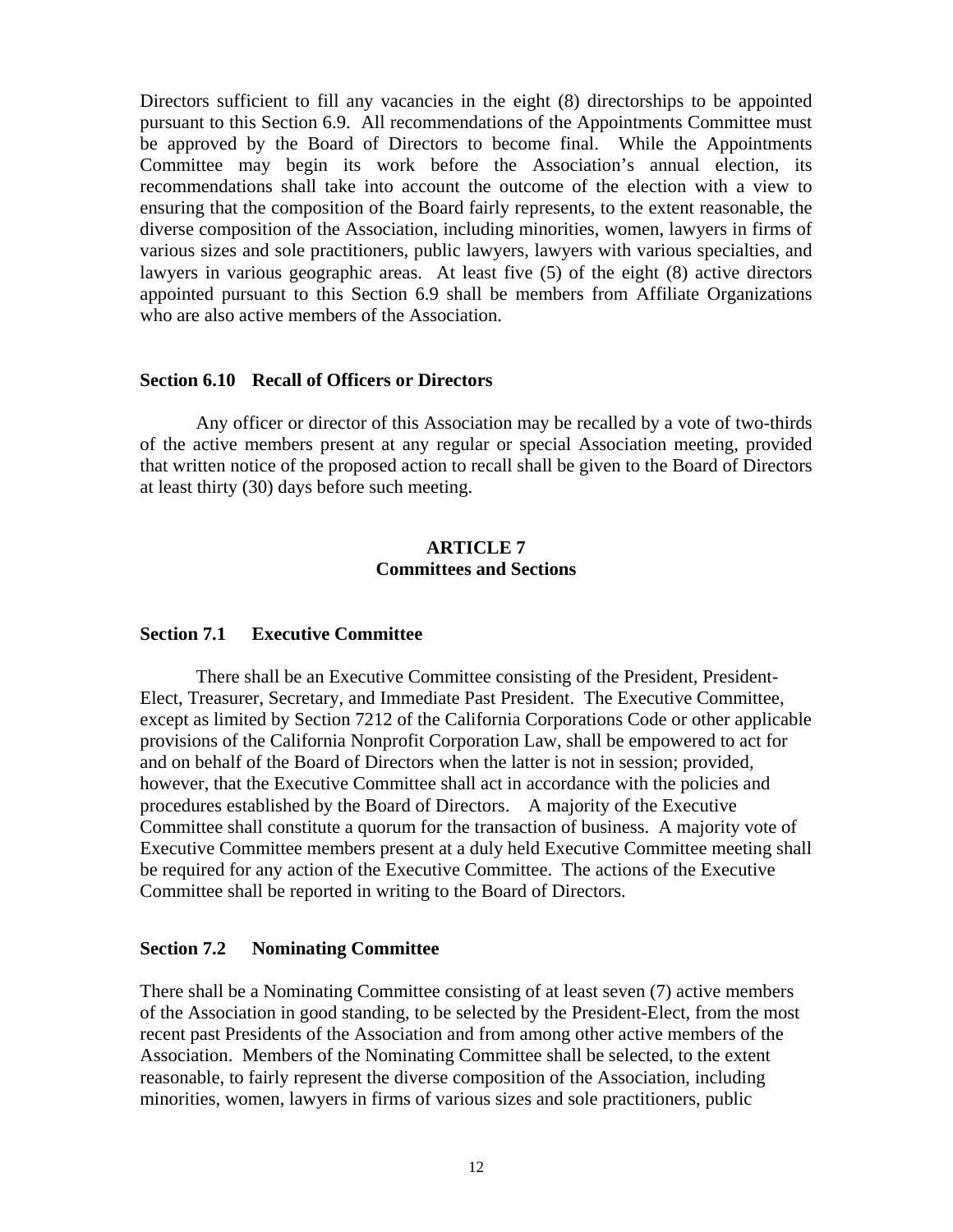lawyers, lawyers with various specialties, and lawyers in various geographic areas. The Nominating Committee shall perform its duties in accordance with Section 6.3. Association members shall be notified of the names of the Nominating Committee members by a reasonable date. The President-Elect shall serve as chairperson of the committee.

## **Section 7.3 Appointments Committee**

There shall be an Appointments Committee consisting of eight (8) to twelve (12) active members of the Association in good standing, some or all of whom may, but need not, also be members of the Nominating Committee. The President-Elect will select the members of the Appointments Committee, with input from, among others, Affiliate Organization representatives, and shall also serve as chairperson of the committee. The Appointments Committee shall perform its duties in accordance with Section 6.9.

 Members of the Appointments Committee shall be selected, to the extent reasonable, to fairly represent the diverse composition of the Association, including minorities, women, lawyers in firms of various sizes and sole practitioners, public lawyers, lawyers with various specialties, and lawyers in various geographic areas. Association members shall be notified of the names of the Appointments Committee members by a reasonable date.

### **Section 7.4 Finance Committee**

There shall at all times be a Finance Committee consisting of the Treasurer of the Association and no less than two (2) members of the Board of Directors appointed by the Executive Committee. The Finance Committee's primary function is to assist the Board of Directors in fulfilling its oversight responsibilities regarding the Association's finances in accordance with policies and procedures established by the Board of Directors.

#### **Section 7.5 Audit Committee**

There shall at all times be an Audit Committee appointed by the Executive Committee consisting of no more than five (5) members, of which no less than three (3) members shall be members of the Board of Directors, and at least one (1) of whom shall have financial expertise. A member of the Audit Committee may not be an officer or employee of the Association and may not be a member of the Finance Committee. The Audit Committee shall be responsible for recommending independent auditors for hiring by the Board of Directors and directly working with those auditors engaged to perform the annual audit required by Section 4.6 of these By-Laws. The Audit Committee's primary function is to assist the Board of Directors in fulfilling its oversight responsibilities in accordance with policies and procedures established by the Board of Directors.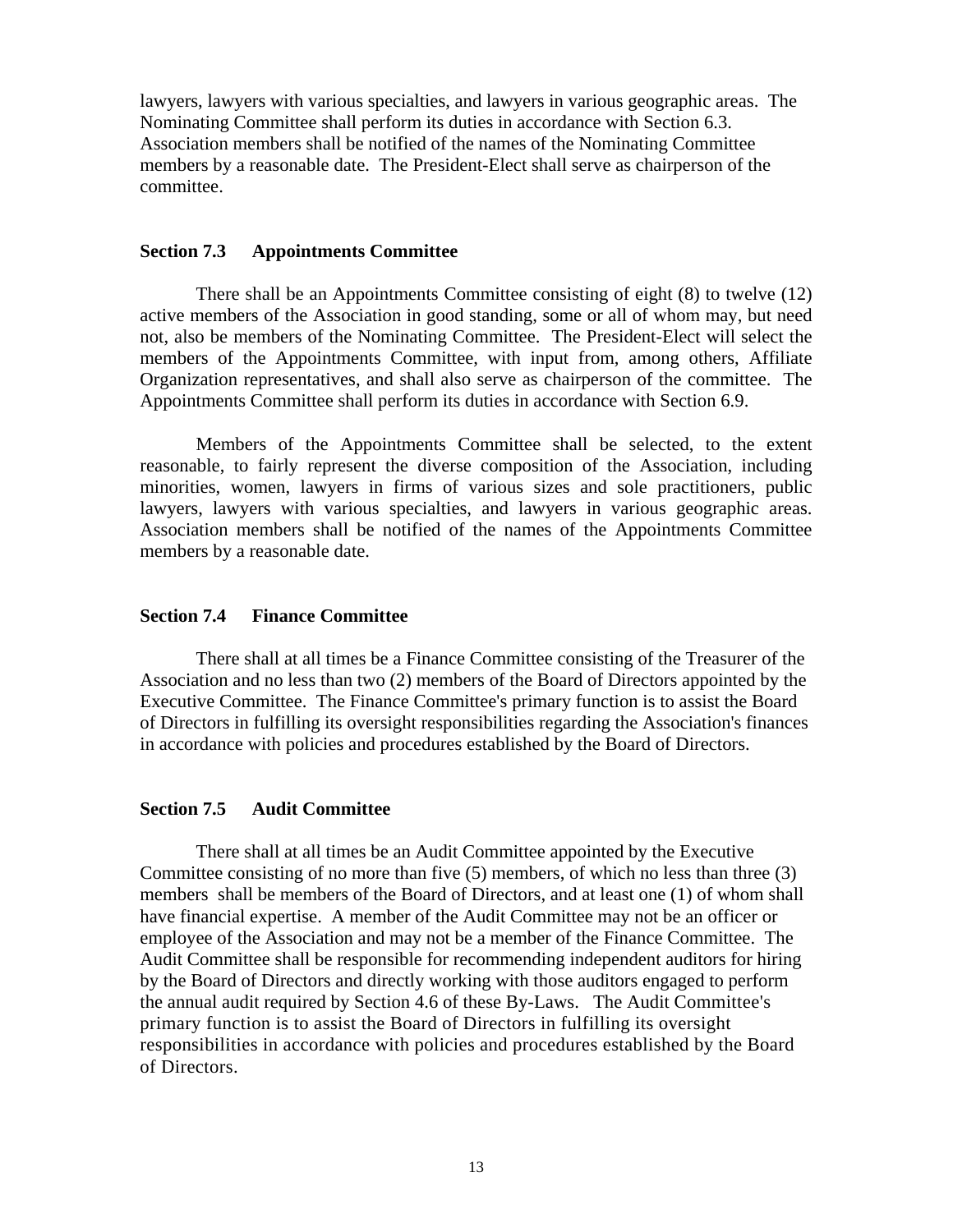### **Section 7.6 Standing and Special Committees**

Unless otherwise provided, the President shall determine the titles, functions, and membership of all Standing and Special Committees to be formed during the President's term, in consultation with the Executive Committee. Each Committee shall have the power to fix its own time and places of meetings, and to establish its own procedures for the conduct of its business consistent with the Articles of Incorporation and these Bylaws and the directions of the President.

## **Section 7.7 Sections**

Sections may be formed in the Association for the presentation, discussion, and study of matters pertaining to the practice of law or for such other purposes and in such manner as determined by the Board of Directors, which is responsible for the establishment of all sections. A section, once established by the Board of Directors, shall elect its own chairperson and other such officers as it may require from time to time, and shall establish its own procedures for the conduct of its business, subject to policies and procedures established by the Board of Directors. Each section shall report in writing to the Board of Directors once each year, naming its officers and summarizing its procedures and activities.

### **ARTICLE 8 Code of Ethics**

### **Section 8.1 Code of Ethics**

The Code of Ethics of the Association shall consist of the California State Bar Rules of Professional Conduct, the American Bar Association's Model Rules of Professional Conduct, and all amendments and replacements which may be promulgated. If there is a conflict among any provisions, the California State Bar Rules shall be controlling.

### **ARTICLE 9 Endowment**

### **Section 9.1 Endowment**

 The Board of Directors may adopt any convenient means whereby gifts, donations, bequests, or devises from members and others may be received, administered, and disposed of, either through this Association or any other entity designated by the Board of Directors.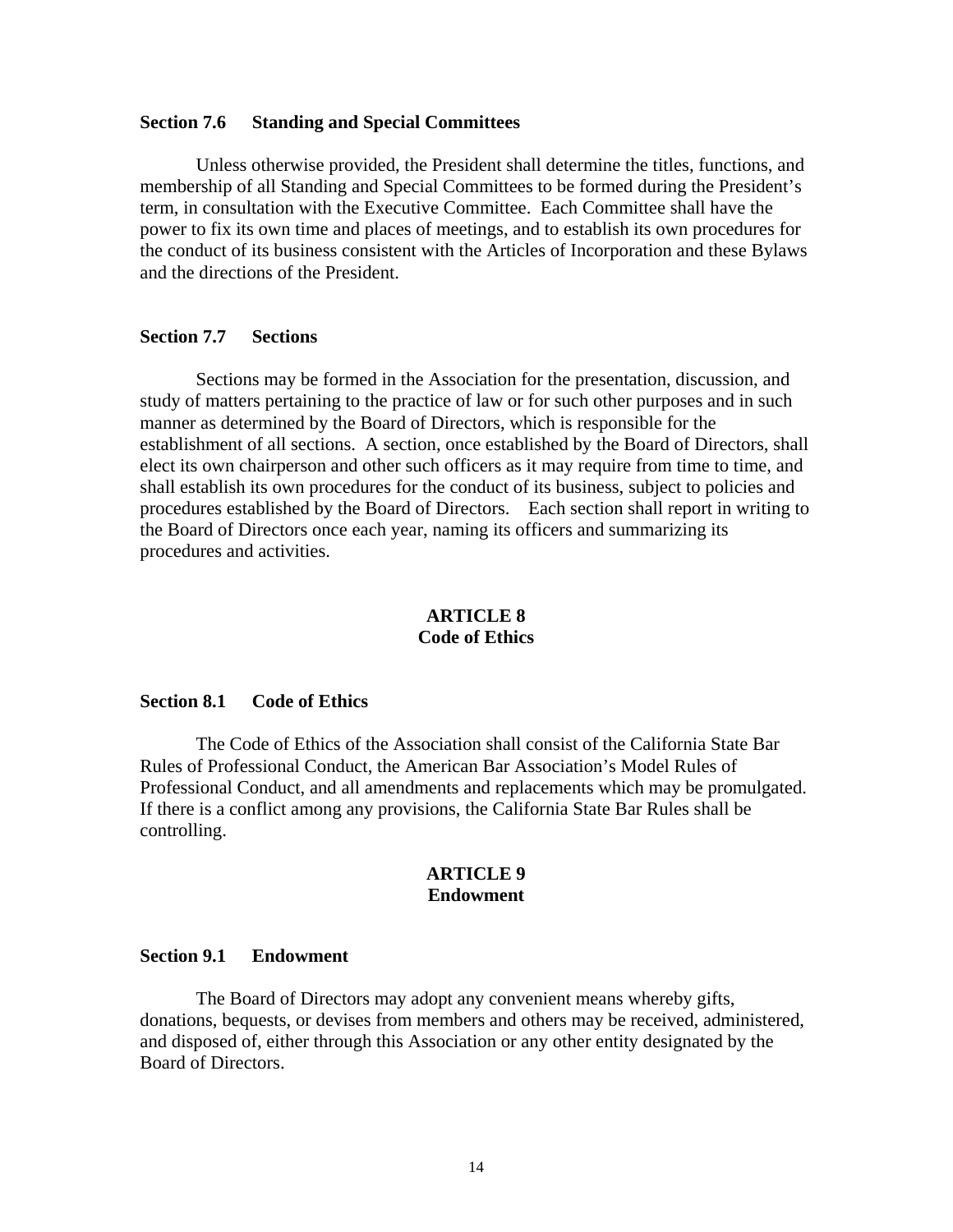## **ARTICLE 10 Affiliate Organizations**

### **Section 10.1 Eligibility**

Any group composed of twenty-five (25) or more members eligible to be active members of the Association who have associated together because of their practice in a particular geographical area of Orange County, or because of their common ethnic, social, or other special interests, may constitute and be issued a certificate of membership as an affiliate organization of the Association after formal application and at the sole discretion of the Board of Directors, provided that the following requirements are satisfied:

- (a) At least sixty (60) percent of the Affiliate Organization membership or twenty-five (25) members, whichever is greater, are members of the Association;
- (b) The Affiliate Organization agrees to be represented at the Conference of Delegates of California Bar Associations solely through the Association; and,
- (c) The Constitution and Bylaws of the Affiliate Organization do not conflict with the Association's Articles of Incorporation and these Bylaws.

## **Section 10.2 Application**

 Each group eligible for membership as an Affiliate Organization shall submit a written application for Affiliate Organization membership. The written application shall contain the names and addresses of all persons who are members of the applying organization, and shall be submitted with its Constitution and Bylaws. The Board of Directors has sole discretion to accept the application for Affiliate Organization membership. A copy of the Affiliate Organization's Constitution and Bylaws and any amendments thereafter made shall be filed with the Secretary of the Association.

### **Section 10.3 Requalification**

Each Affiliate Organization must requalify for membership at the September meeting of the Board of Directors by presenting the names and addresses of its members evidencing compliance with Section 10.1. Failure to requalify at the September meeting shall cause automatic suspension of the Affiliate Organization, and upon suspension all rights and privileges of the Affiliate Organization shall likewise be suspended. Suspension shall terminate upon being able to requalify at any subsequent Board of Director's meeting by complying with the requirements in Section 10.1.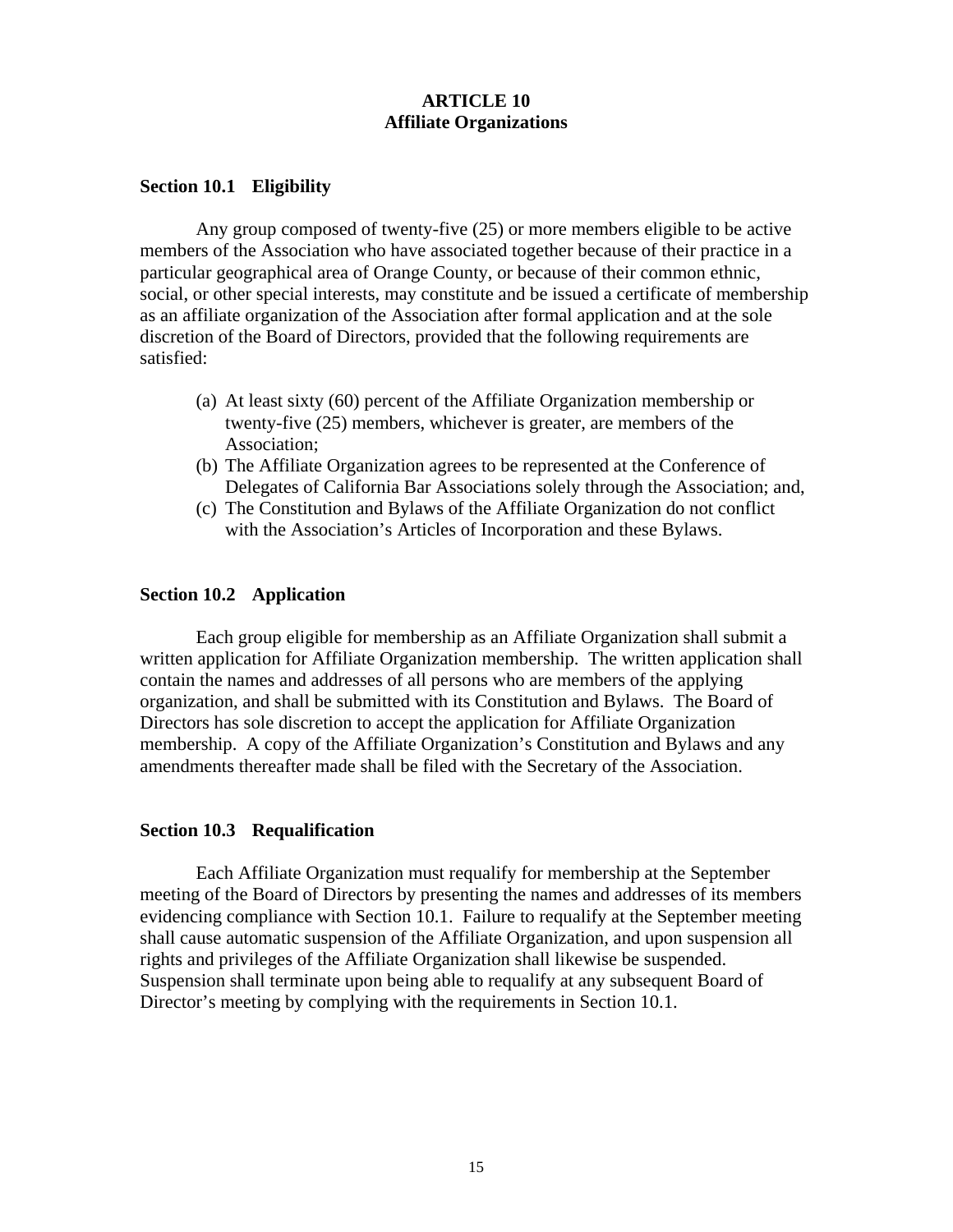#### **Section 10.4 Suspension and Expulsion**

Except as provided in Section 10.3, a two-thirds vote of the Board of Directors shall be required to suspend or expel an Affiliate Organization, and the Affiliate Organization's membership shall be terminated in accordance with the terms and conditions as specified by the ruling of the Board of Directors.

## **ARTICLE 11 Young Lawyers' Division**

#### **Section 11.1 Establishment**

The Association shall establish and maintain a division for lawyers who have been admitted to the practice of law for four years or less. This division shall be known as the Orange County Bar Association Young Lawyers' Division.

### **Section 11.2 Membership**

Only a member in good standing of the Association who has been admitted to the practice of law for four (4) years or less shall be eligible for membership in the Young Lawyers' Division. The Board of Directors of the Association shall retain the exclusive right to set any additional fees or dues for membership in the division.

### **Section 11.3 Bylaws**

The Young Lawyers' Division shall establish and maintain bylaws that shall govern the designation and election of officers, the conduct of the meetings and the general operations of the division. All bylaws, deletions and amendments thereto prior to the adoption by the division must be approved by the Board of Directors of the Association. No bylaw shall be adopted which is inconsistent with the Association's Articles of Incorporation and these Bylaws.

#### **Section 11.4 Director's Seat**

The Young Lawyers' Division shall have one seat on the Board of Directors of the Association upon certification by the Association that the division has twenty-five (25) or more active members currently enrolled in the division. This Director shall serve no less than one (1) year. Certification by the Association shall be presented at the September meeting of the Board of Directors. Failure to qualify for certification shall cause the automatic suspension of all rights and privileges to the seat on the Board of Directors. Suspension shall terminate upon any subsequent certification by the Association.